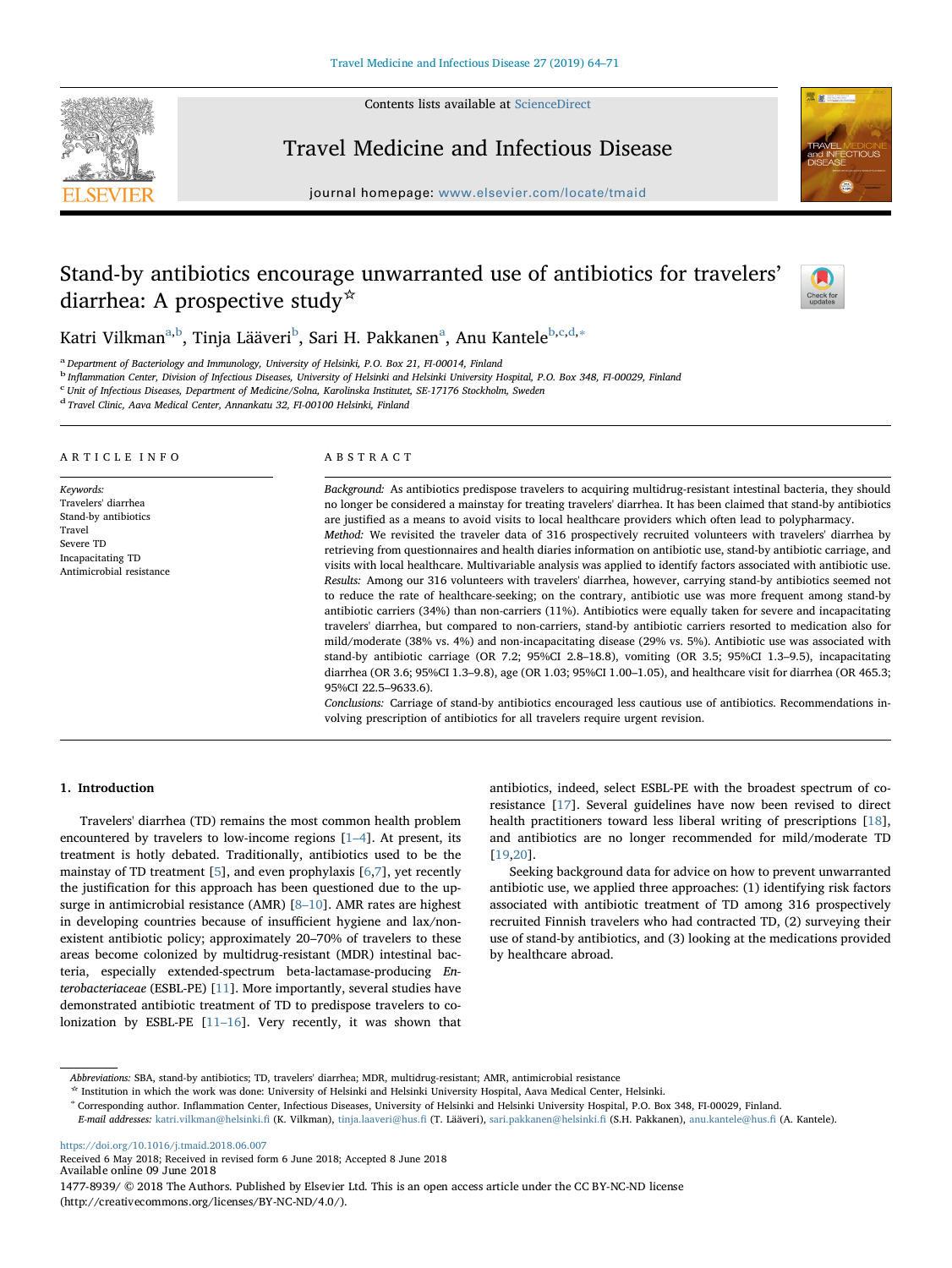#### 2. Material and methods

#### 2.1. Study design

Data for this prospective study were retrieved from the database of our previous research [[4](#page-6-10)]. We included all 316 volunteers who had traveled to the (sub)tropics (duration of stay 4 days–6 months) and contracted TD. The travelers, all recruited at a pre-travel visit to the Aava Travel Clinic in Helsinki, had filled in (1) questionnaire 1 (Q1) on that occasion, (2) a health diary during the journey, and (3) questionnaire 2 (Q2) at home, within two days after return. Our inclusion criteria included having returned Q1 and Q2. The study protocol had been approved by the Ethics Committee of the Helsinki University Hospital; informed consent had been obtained from all volunteers.

# 2.2. Questionnaires

The two questionnaires Q1 and Q2 consisted of 103 multiple-choice or open-ended questions. The health diary collected more detailed information on daily symptoms and behavior, with a special focus on severity of illness, duration of symptoms, disability, and antibiotic use.

#### 2.3. Definitions

TD was defined according to the WHO criteria as passage of three or more loose or liquid stools per day, or more frequently than is normal for the individual [\[21](#page-6-11)]. The severity of TD was evaluated by two different approaches: (1) using the definition "severe TD" to refer to cases with ≥6 diarrheal stools/day, hemorrhagic diarrhea, or diarrhea accompanied by fever (> 37.5 °C) (all others defined as mild/moderate TD), and (2) using the definition "incapacitating TD" to refer to diarrhea that had, as reported by the travelers themselves, disrupted or prevented activities planned for the day.

# 2.4. Destinations

Destinations were categorized into geographical regions. A modification of the UN definition was used, and eight regions were formed [[22\]](#page-6-12): Latin America and the Caribbean, Southern Asia, South-Eastern Asia, Eastern Asia and Central Asia, Northern Africa and Western Asia, Western Africa and Middle Africa, Eastern Africa, and Southern Africa ([Table 1\)](#page-2-0). For travelers visiting several destinations, the one with the greatest risk of diarrhea was selected as primary destination. As a reference map of diarrhea risk, we used the one published by Steffen et al. [[2](#page-6-13)].

## 2.5. Analysis

Univariable and multivariable models were applied. A p-value < 0.05 was considered significant in Pearson Chi-square and Fisher's exact tests. Factors with a p-value < 0.20 in univariable analysis were chosen for the Firth regression model, and their adjusted odds ratios and 95% confidence intervals were calculated. Missing values were assumed to be missing at random (MAR), and multiple imputations in SPSS and Stata were performed. Due to complete separation, Firth logistic regression model was fitted to the data. We also compared the results to a logistic regression model. The statistical analyses were carried out with SPSS Statistics (version 24.0.0.1, IBM Corp., Armonk, NY) and Stata (version 15, StataCorp LLC, College Station, TX).

# 3. Results

# 3.1. Cohort population

All 316 volunteers filled in Q1 and Q2 (inclusion criteria). The health diary was returned by 74% (237/316) of the travelers.

Information on diarrhea characteristics was available for 94% (298/ 316) and incapacitation level for 67% (213/316) of the participants. Data on whether or not SBA had been prescribed before travel was provided by 84% (266/316); 20% (54/266) had been given SBA. In 98% (53/54) of the cases, SBA had been prescribed to be used for severe diarrhea symptoms (fluoroquinolone or macrolide), and in one for skin infection (cephalexin). Demographic data are presented in [Table 1](#page-2-0) and flowchart of study protocol with central results in [Fig. 1.](#page-2-1) Treatment of TD is described in Supplementary Table 1.

# 3.2. Stand-by antibiotics

Of our 53 travelers carrying SBA for TD, 69% (36/52) did not use them at all, 29% (15/52) used for TD, and 2% (1/52) for prevention of skin infection; data were incomplete for one traveler. Among those using SBA, the criteria of severe TD were met by 36% (5/14) of the cases, and mild/moderate TD by the rest (64%). Respectively, 54% (7/ 13) categorized their TD as incapacitating, and the rest (46%) as nonincapacitating [\(Table 2\)](#page-3-0).

SBA carriers and non-carriers differed with regard to the rate of using antibiotics for non-severe TD (SBA carriers 38%; 10/26 vs. SBA non-carriers 4%; 4/96, OR 14.4, 95% CI 4.0–51.5) or non-incapacitating TD (SBA carriers 29%; 7/24 vs. SBA non-carriers 5%; 5/95, OR 7.4, 95% CI 2.1–26.1).

In univariable analysis seeking risk factors predisposing SBA carriers to using SBA for TD, vomiting (OR 3.9, 95% CI 1.1–14.3) was the only factor identified [\(Table 2](#page-3-0)). No significant difference was found between those using versus not using SBA with respect to the various demographic (Supplementary Table 2) or behavioral factors (Supplementary Table 3), with the exception of type of toilet.

The risk factors for using SBA in the group of SBA carriers differed from those predisposing to antibiotic use among SBA non-carriers (liquid stools, fever, duration of TD, number of stools per day, severity of TD, incapacitation level of TD; [Table 2\)](#page-3-0). The only risk factor shared by SBA carriers and non-carriers was vomiting.

# 3.3. Risk factors for using antibiotics for travelers' diarrhea

TD was treated with antibiotics by 16% (52/316) of the travelers. To identify factors predisposing to antibiotic use, the data of all 316 travelers with TD were subjected first to univariable and then to multivariable analysis (Supplementary Table 2, [Table 3](#page-4-0)). The following were identified as risk factors in multivariable analysis: carriage of SBA (OR 7.2, 95% CI 2.8–18.8), vomiting (OR 3.5, 95% CI 1.3–9.5), incapacitating diarrhea (OR 3.6, 95% CI 1.3–9.8), age (OR 1.03, 95% CI 1.00–1.05), and seeking healthcare for TD (OR 465.3, 95% CI 22.5–9633.6). Severe TD proved not to be a significant risk factor. When the Firth results were compared with ordinary logistic regression, all effects and p-values were very close in both models except for the variable whose maximum likelihood estimation did not exist.

# 3.4. Healthcare visits

Seeking healthcare for TD was associated in the univariable model with vomiting (OR 8.0, 95% CI 3.2–20.2), severe diarrhea (OR 16.4, 95% CI 3.7–73.0), incapacitating diarrhea (OR 12.7, 95% CI 3.6–45.4), fever over 37.5 °C (OR 10.5, 95% CI 4.0–27.4), longer duration (> 3 days) of diarrhea (OR 4.1, 95% CI 1.6–10.0), liquid stools (OR 7.3, 95% CI 1.7–32.1), slimy stools (OR 5.8, 95% CI 2.1–15.8), and increased number of stools ( $\geq 6$  stools/day; [Table 4](#page-5-0)).

When comparing by univariable analysis those only using SBA for TD and those seeking healthcare because of TD, the latter had more commonly had severe (OR 36.0, 95% CI 3.2–405.9) or incapacitating diarrhea (OR 12.0, 95% CI 1.2–123.7), and fever (OR 33.0, 95% CI 3.2–342.3). No difference was found between these two groups in occurrence of vomiting, duration of diarrhea, type of diarrheal feces,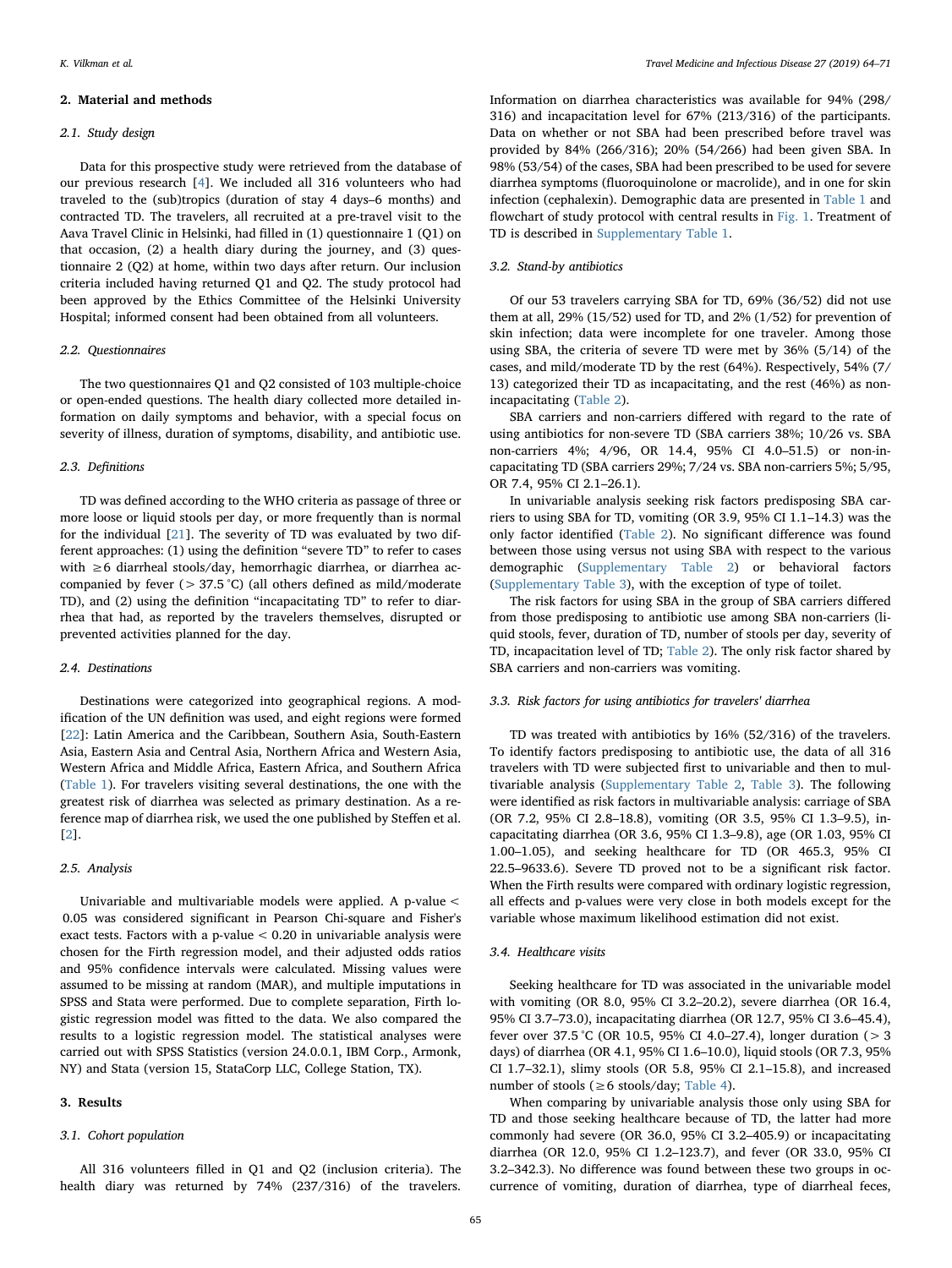<span id="page-2-0"></span>Demographics, travel information, and antibiotic use among 316 travelers with diarrhea, initially recruited at a pre-travel visit to a Finnish travel clinic in Helsinki between December 2008 and February 2010, all staying in the (sub)tropics for more than four days and less than six months.

|                                                       | Total       | SBA ( $n = 266$ ), no. (%) |                       | OR (95% CI)               | P-value     |
|-------------------------------------------------------|-------------|----------------------------|-----------------------|---------------------------|-------------|
|                                                       | No. (%)     | Non-carriers $(n = 213)$   | Carriers ( $n = 53$ ) |                           |             |
| $Sex$ (md = 0)                                        |             |                            |                       |                           | 0.018       |
| Male                                                  | 112(35)     | 81 (38)                    | 11(21)                | 1.0                       |             |
| Female                                                | 204 (65)    | 132 (62)                   | 42 (79)               | $2.3(1.1-4.8)$            |             |
| Age, years, median (IQR) $(md = 0)$                   | $33(27-52)$ | $33(26-50)$                | $43(28-60)$           |                           | 0.360       |
| $0 - 17$                                              | 17(5)       | 13(6)                      | 1(2)                  | 1.0                       |             |
| $18 - 29$                                             | 100(32)     | 70 (33)                    | 13(25)                | $2.4(0.3-20.1)$           |             |
| $30 - 54$                                             | 134 (42)    | 89 (42)                    | 24 (45)               | $3.5(0.4 - 28.2)$         |             |
| $55 - 64$                                             | 44 (14)     | 27(13)                     | 9(17)                 | $4.3(0.5-37.9)$           |             |
| $65 -$                                                | 21(7)       | 14(7)                      | 6(11)                 | $5.6(0.6 - 52.7)$         |             |
| Duration of travel, median in days (IQR) ( $md = 1$ ) | $18(14-30)$ | $18(14-30)$                | $21(14-38)$           |                           | 0.088       |
| $4-7$ (md = 0)                                        | 8(3)        | 7(3)                       | 0(0)                  | $\mathbf{K}$ <sup>a</sup> |             |
| $8 - 29$                                              | 223 (71)    | 153 (72)                   | 33 (62)               | $0.6(0.3-1.1)$            |             |
| $30 - 160$                                            | 85 (27)     | 53 (25)                    | 20 (38)               | 1.0                       |             |
| Purpose of travel $(md = 1)$                          |             |                            |                       |                           | 0.009       |
| Vacation                                              | 261 (83)    | 181 (85)                   | 36 (68)               | 1.0                       |             |
| <b>Business</b>                                       | 25(8)       | 16(8)                      | 7(13)                 | $2.2(0.8-5.7)$            |             |
| Other/multiple purposes                               | 29(9)       | 15(7)                      | 10(19)                | $3.4(1.4 - 8.1)$          |             |
| Geographical region ( $md = 0$ )                      |             |                            |                       |                           | 0.222       |
| South-Eastern Asia                                    | 83 (26)     | 58 (27)                    | 10(19)                | 1.0                       |             |
| Eastern Africa                                        | 72 (23)     | 51 (24)                    | 11(21)                | $1.3(0.5-3.2)$            |             |
| Western Africa, Middle Africa                         | 57 (18)     | 36(17)                     | 14 (26)               | $2.3(0.9-5.6)$            |             |
| Southern Asia                                         | 56 (18)     | 42 (19)                    | 7(13)                 | $1.0(0.3-2.7)$            |             |
| Latin America and the Caribbean                       | 23(7)       | 12(6)                      | 4(8)                  | $1.9(0.5 - 7.2)$          |             |
| Southern Africa                                       | 15(5)       | 9(4)                       | 3(6)                  | $1.9(0.4 - 8.4)$          |             |
| Northern Africa, Western Asia                         | 6(2)        | 3(1)                       | 2(4)                  | $3.9(0.6-26.1)$           |             |
| Eastern Asia, Central Asia                            | 4(1)        | 2(1)                       | 2(4)                  | $5.8(0.7-46.0)$           |             |
| Antibiotic for TD                                     | 52(16)      | 23(11)                     | 18 (34)               | $4.2(2.1 - 8.7)$          | ${}< 0.001$ |

<span id="page-2-2"></span><span id="page-2-1"></span>Abbreviations: missing data – md; travelers' diarrhea – TD; stand-by antibiotics – SBA; maximum likelihood estimation – MLE; loperamide – LO; antibiotic – AB. <sup>a</sup> MLE of variable duration of travel 4–7 days does not exist.



Fig. 1. Flowchart of study protocol with central results.

number of stools per day, or TD-related symptoms at return home (data not shown).

The primary indication of SBA carriers to seek healthcare was gastroenteritis. In univariable analysis, the rate of TD-related healthcare visits did not differ significantly between SBA carriers and non-carriers (3.8% (2/53) versus 6.1% (13/212); OR 0.6, 95% CI 0.1–2.7; [Fig. 1](#page-2-1), [Table 4\)](#page-5-0). In multivariable analysis covering four TD-related factors (SBA carriage, vomiting, number of stools/day as a continuous factor, fever plus TD) SBA carriage did not decrease the rate of healthcare visits (data not shown, OR 0.41, 95% CI 0.04–4.5).

# 3.5. Antimicrobials given at healthcare visits

All the 21 travelers who had consulted local healthcare practitioners or had been hospitalized for TD symptoms had been provided antibiotics (Fig. 1, [Table 5](#page-5-1)): 24% (5/21) had been given parenteral antibiotics, and 57% (12/21) more than one regimen. SBA had been carried by 13% (2/15) of those seeking medical care for TD symptoms. The antibiotic most commonly provided abroad was ciprofloxacin. Two different fluoroquinolone regimens had been co-administered to two travelers.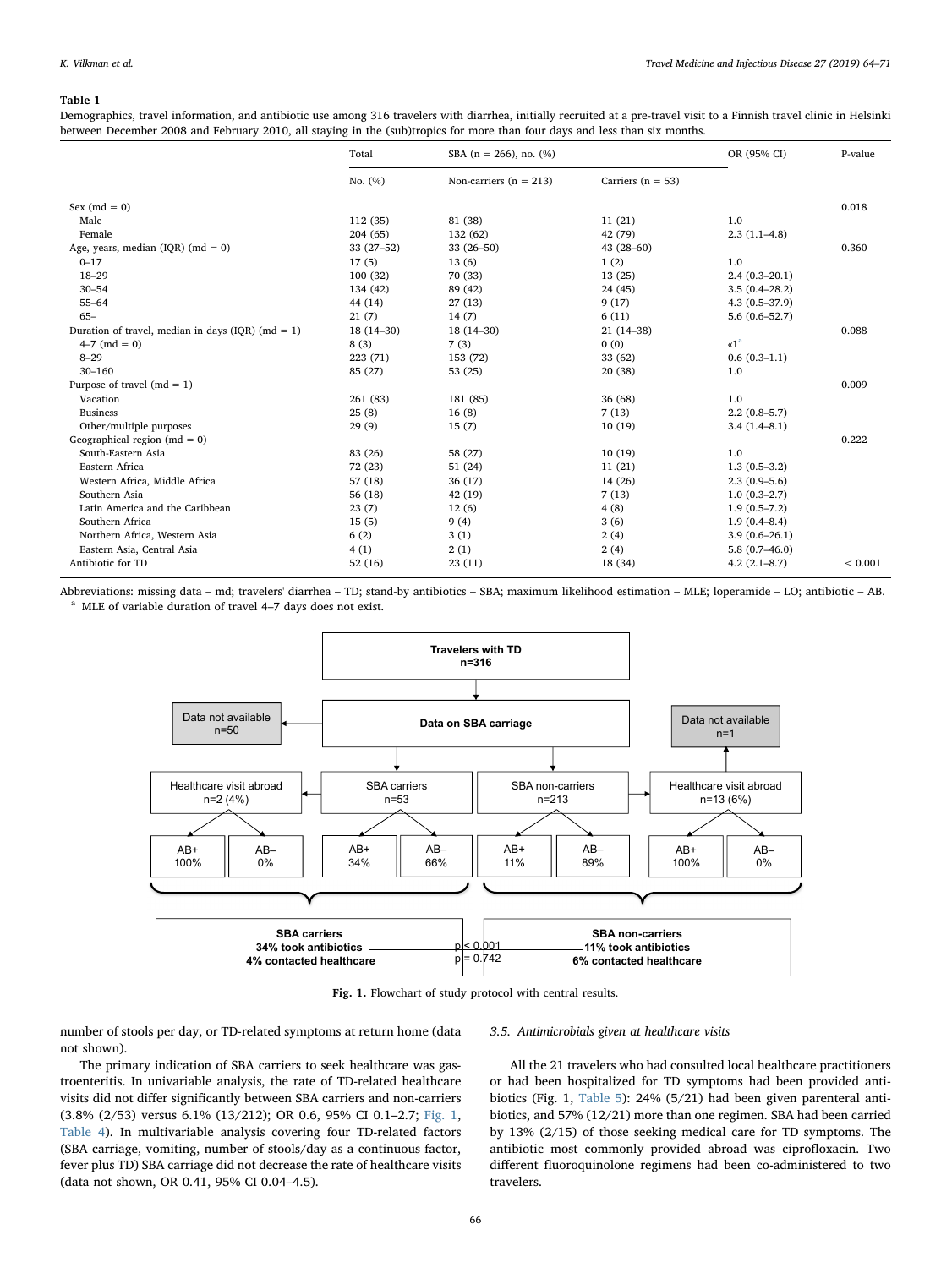<span id="page-3-0"></span>Study of 316 prospectively recruited travelers with diarrhea: univariable analysis of TD-related factors correlating with the use of SBA for TD among SBA carriers and use of antibiotic for TD among SBA non-carriers.

|                                         | SBA carriers who used SBA for TD |                          |         | SBA non-carriers who used AB for TD |                                           |             |
|-----------------------------------------|----------------------------------|--------------------------|---------|-------------------------------------|-------------------------------------------|-------------|
|                                         | No. (%)                          | OR (95% CI)              | P-value | No. (%)                             | OR (95% CI)                               | P-value     |
| Total, proportions of all               | 15/53(28)                        |                          |         | 23/213(11)                          |                                           |             |
| Liquid stools                           | 11/31(35)                        | $3.3(0.8-13.7)$          | 0.091   | 20/115(17)                          | $8.8(2.0-39.0)$                           | 0.001       |
| Loose stools                            | 10/36(28)                        | $1.2(0.3-4.4)$           | 1.000   | 12/134(9)                           | $0.6(0.2-1.4)$                            | 0.201       |
| Slimy stools                            | 1/4(25)                          | $0.9(0.1-9.4)$           | 1.000   | 3/19(16)                            | $1.6(0.4-6.0)$                            | 0.444       |
| Hemorrhagic stools                      |                                  |                          | -       | 0/3(0)                              | $\kappa$ 1 <sup>a</sup>                   | 1.000       |
| Fever plus TD                           | 3/11(27)                         | $0.9(0.2 - 4.1)$         | 1.000   | 12/37(32)                           | $7.2(2.9-18.1)$                           | ${}< 0.001$ |
| Duration of TD, days                    |                                  |                          | 1.000   |                                     |                                           | 0.049       |
| $1 - 3$                                 | 11/39(28)                        | 1.0                      |         | 13/152(9)                           | 1.0                                       |             |
| > 3                                     | 3/13(23)                         | $0.8(0.2 - 3.3)$         |         | 9/48(19)                            | $2.5(1.0-6.2)$                            |             |
| Stools per day, median (IQR)            | $4.5(2.3-5.0)$                   |                          | 1.000   | $7.0(4.0-11.3)$                     |                                           | 0.001       |
| $0 - 2$                                 | 3/8(38)                          | 1.0                      |         | 1/39(3)                             | 1.0                                       |             |
| $3 - 5$                                 | 7/21(33)                         | $0.8(0.2 - 4.5)$         |         | 5/73(7)                             | $2.8(0.3 - 24.8)$                         |             |
| $\geq 6$                                | 2/7(29)                          | $0.7(0.1-5.9)$           |         | 8/25(32)                            | $17.9(2.1 - 154.5)$                       |             |
| Vomiting                                | 7/14(50)                         | $3.9(1.1 - 14.3)$        | 0.046   | 11/29(38)                           | $8.8(3.4 - 22.7)$                         | < 0.001     |
| Severity of TD <sup>b</sup>             |                                  |                          | 0.722   |                                     |                                           | ${}< 0.001$ |
| Mild/moderate TD                        | 9/26(35)                         | 1.0                      |         | 4/96(4)                             | 1.0                                       |             |
| Severe TD                               | 5/17(29)                         | $0.8(0.2-2.9)$           |         | 13/49 (27)                          | $8.3(2.5-27.2)$                           |             |
| Incapacitation level of TD <sup>b</sup> |                                  |                          | 0.148   |                                     |                                           | < 0.001     |
| Non-incapacitating TD                   | 6/24(25)                         | 1.0                      |         | 5/95(5)                             | 1.0                                       |             |
| Incapacitating TD                       | 7/13(54)                         | $3.5(0.8-14.6)$          |         | 16/43(37)                           | $10.7(3.6 - 31.8)$                        |             |
| TD-related symptoms on arrival          | 4/14(29)                         | $1.0(0.3-3.8)$           | 1.000   | 8/62(13)                            | $1.3(0.5-3.3)$                            | 0.558       |
| Healthcare visit for TD                 | 2/2(100)                         | $\lambda$ 100 $^{\rm a}$ | 0.076   | 13/13(100)                          | $\boldsymbol{\mathrm{M}}$ 00 <sup>a</sup> | ${}< 0.001$ |

<span id="page-3-1"></span><sup>a</sup> MLE of variables hemorrhagic stools and healthcare contact for TD does not exist.

<span id="page-3-2"></span><sup>b</sup> Diarrhea was defined by WHO criteria (passage of ≥3 loose or liquid stools per day, or more frequently than normal for the individual). Severe TD: diarrhea accompanied by fever, hemorrhagic diarrhea, or diarrheal stools ≥6 per day. Non-severe TD: diarrhea not filling the criteria of severe TD. Incapacitating TD: diarrhea that disrupted or completely prevented activities planned for the day. Non-incapacitating TD: diarrhea not meeting the criteria of incapacitating TD.

# 4. Discussion

SBA has long been prescribed to a substantial proportion of travelers [[1](#page-6-0),[23\]](#page-6-14). Recently, however, this practice has been challenged, since antibiotic use has been shown to predispose travelers to contracting intestinal MDR bacteria [11–[16\]](#page-6-5). At the same time, prescribing SBA has been justified by its assumed effect of decreasing the rate of seeking healthcare while abroad. This study exploring data on SBA among 316 Finnish travelers found that, as opposed to common belief, carrying SBA did not keep travelers from seeking healthcare. And, in fact, SBA increased their use of antibiotics.

#### 4.1. Use of stand-by antibiotics

One of our major findings was that antibiotics were taken for TD more frequently by SBA carriers (34%) than non-carriers (11%) ([Fig. 1](#page-2-1)). While we did not find any other studies comparing specifically SBA use among carriers and non-carriers, our rates of antibiotic use in the two groups accord with previous research focusing on TD in general, yet also providing data on SBA carriage: Stoney et al. [[23\]](#page-6-14) presents 163 SBA carriers with TD, 36% of whom had treated it with antibiotics, and a report by Belderok et al. [\[24](#page-7-0)] describes 597 SBA non-carriers with TD, only 5% of whom had taken antibiotics.

All travelers with SBA had been advised to use their SBA only for TD symptoms they considered severe. Despite this, comparisons between the two subgroups, SBA carriers and non-carriers, revealed that SBA carriers treated mild/moderate TD with antibiotics more frequently (38% vs. 4%, OR 14.4); a similar difference was recorded for non-incapacitating diarrhea (29% vs. 5%, OR 7.4). As regards of severe and incapacitating TD, by contrast, the rates of antibiotic use did not differ significantly between SBA carriers and non-carriers. Carrying SBA thus appears to lead to less cautious use of antimicrobials, i.e. treating mild/ moderate and non-incapacitating TD with antibiotics, and, in one case, even taking SBA for another indication than TD.

### 4.2. Use of antibiotics for travelers' diarrhea

Earlier studies report rates of antibiotic use for TD ranging from 5% to 45% [[1](#page-6-0),24–[26\]](#page-7-0), the huge difference between the scanty (Netherlands [[24\]](#page-7-0)) and the wide (USA [[1](#page-6-0)]) use correlating with differences in rates of prescribing SBA; in an investigation by Hill [[1](#page-6-0)] among US travelers, 89%–92% had been prescribed antibiotics, while in another by Belderok et al. [\[24](#page-7-0)] among Dutch travelers, none had. In a study by Pitzurra et al. [[25\]](#page-7-1) among Swiss travelers, only 7% had taken antibiotics for TD. The rates of SBA carriers are not provided in the report, but all travelers had obtained written instructions on how to use antibiotics [[25\]](#page-7-1). In an investigation by Soonawala et al. among Dutch travelers, 7% had carried SBA and 9% had used antibiotics for TD [[26\]](#page-7-2). In our study, respectively, of all volunteers, 20% had carried SBA and 16% had taken antibiotics to treat TD. Taken together, these data suggest a connection between the rates of SBA carriage and recourse to antibiotics for TD, which accords with our finding that SBA carriage predisposes to antibiotic use.

#### 4.3. Treatment of severe versus incapacitating TD with antibiotics

In multivariable analysis, treating TD with antimicrobials correlated with incapacitating but not severe diarrhea (antibiotics taken by 45% vs. 32%, respectively). Likewise, the use of any medication (antibiotic or loperamide) appeared more common among those with incapacitating (77%) than severe TD (59%). The data indicate that recourse to antibiotics or any medication depends more on travelers' subjective experience of incapacitation than objective symptoms, such as fever or number of stools.

Our data demonstrate that neither severe nor incapacitating diarrhea always require antibiotic treatment. In the severe TD group, 26% used only loperamide and 41% no medications at all, i.e. 67% managed without antibiotics. In the incapacitating groups, the respective figures were 32%, 23%, and 55% (Supplementary Table 1). Thus, even if a case meets the criteria of severe/incapacitating diarrhea, that does not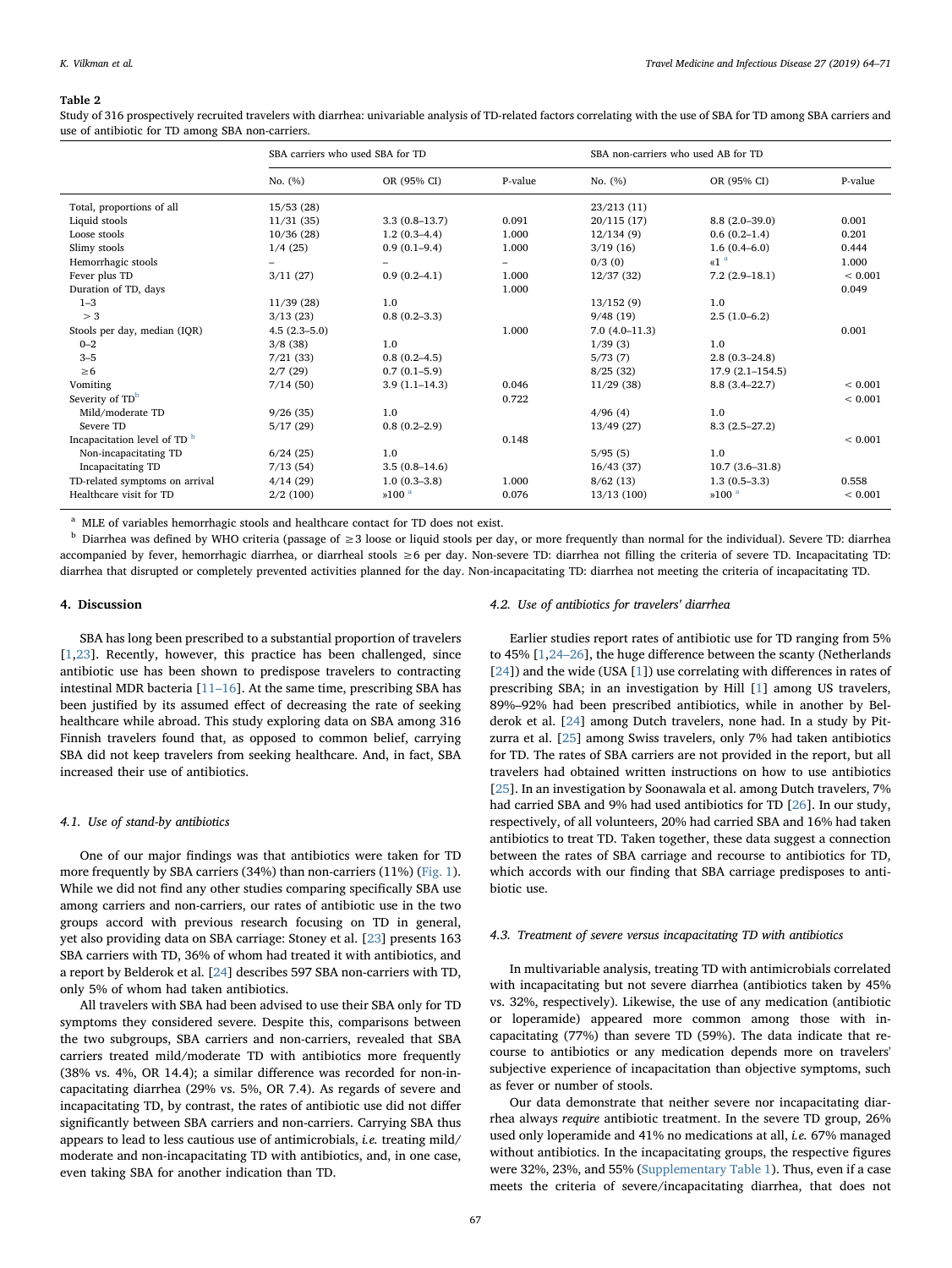<span id="page-4-0"></span>Univariable and multivariable analyses of factors correlating with antibiotic use for TD.

|                                               | AB for TD No. (%) | Univariable OR (95% CI) | P-value                | Multivariable AOR (95% CI) for using AB for TD <sup>a</sup> | P-value     |
|-----------------------------------------------|-------------------|-------------------------|------------------------|-------------------------------------------------------------|-------------|
| Total, proportions of all $(md = 0)$          | 52/316(16)        |                         |                        |                                                             |             |
| Age $b$ , median (IQR) (md = 0)               | 32 (27-59)        |                         | $0.144$ $c$            | $1.03(1.00-1.05)$                                           | 0.047       |
| $0 - 17$                                      | 3/17(18)          | 1.0                     |                        |                                                             |             |
| $18 - 29$                                     | 19/100 (19)       | $1.0(0.3-4.2)$          |                        |                                                             |             |
| $30 - 54$                                     | 16/134 (12)       | $0.6(0.2-2.4)$          |                        |                                                             |             |
| $55 - 64$                                     | 7/44(16)          | $0.9(0.2-3.9)$          |                        |                                                             |             |
| $65 -$                                        | 7/21(33)          | $2.3(0.5-11.0)$         |                        |                                                             |             |
| Severe diarrhea ( $md = 92$ )                 | 13/130(10)        | $3.6(1.8-7.1)$          | $< 0.001$ <sup>c</sup> |                                                             |             |
| Incapacitating diarrhea ( $md = 103$ )        | 37/81 (46)        | $6.9(3.4-13.9)$         | $< 0.001$ <sup>c</sup> | $3.6(1.3 - 9.8)$                                            | 0.011       |
| Vomiting $(md = 0)$                           | 26/54 (48)        | $8.4(4.3-16.5)$         | $<$ 0.001 $\degree$    | $3.5(1.3-9.5)$                                              | 0.012       |
| Carrying stand-by antibiotics ( $md = 50$ )   | 18/53(34)         | $4.2(2.1 - 8.7)$        | $<$ 0.001 $\degree$    | $7.2(2.8-18.8)$                                             | ${}< 0.001$ |
| Healthcare visit ( $md = 0$ )                 |                   |                         | $<$ 0.001 $\degree$    |                                                             |             |
| No                                            | 30/278 (11)       | 1.0                     |                        | 1.0                                                         |             |
| For TD                                        | 21/21 (100)       | $*100$ <sup>d</sup>     |                        | 465.3 (22.5-9633.6)                                         | ${}< 0.001$ |
| For other reason                              | 1/17(6)           | $0.5(0.1-4.0)$          |                        | $0.7(0.1-5.1)$                                              | 0.731       |
| Location ( $md = 16$ )                        |                   |                         | 0.636                  |                                                             |             |
| City                                          | 13/83(16)         | 1.0                     |                        |                                                             |             |
| Countryside/jungle                            | 39/217 (18)       | $1.2(0.6-2.3)$          |                        |                                                             |             |
| Accommodation ( $md = 7$ )                    |                   |                         | 0.956                  |                                                             |             |
| Hotel                                         | 18/108(17)        | 1.0                     |                        |                                                             |             |
| Guest house/home of a local                   | 34/201 (17)       | $1.0(0.5-1.9)$          |                        |                                                             |             |
| Type of toilet $(md = 5)$                     |                   |                         | $0.085$ <sup>c</sup>   |                                                             |             |
| WC as a toilet                                | 46/254 (18)       | 1.0                     |                        | 1.0                                                         |             |
| Other type of toilet                          | 5/57(9)           | $0.4(0.2-1.1)$          |                        | $0.3(0.04-1.5)$                                             | 0.125       |
| Used other than bottled water ( $md = 2$ )    | 3/16(19)          | $1.2(0.3-4.3)$          | 0.735                  |                                                             |             |
| Alcohol consumption ( $md = 41$ )             |                   |                         | $0.025$ $\degree$      |                                                             |             |
| 0-2 units per day                             | 37/204 (18)       | 1.0                     |                        |                                                             |             |
| 3- units per day                              | 5/71(7)           | $0.3(0.1-0.9)$          |                        |                                                             |             |
| Site of meals $(md = 9)$                      |                   |                         | 0.588                  |                                                             |             |
| Restaurant more than 50% of meals             | 44/257 (17)       | 1.0                     |                        |                                                             |             |
| Own household and sometimes elsewhere         | 7/50(14)          | $0.8(0.3-1.9)$          |                        |                                                             |             |
| Ate uncooked meat/fish ( $md = 2$ )           | 6/35(17)          | $1.0(0.4-2.7)$          | 0.922                  |                                                             |             |
| Did not wash hands always/often $(md = 10)$   | 4/40(10)          | $0.5(0.2-1.5)$          | 0.207                  |                                                             |             |
| Ate salads ( $md = 19$ )                      | 38/238 (16)       | $0.7(0.3-1.4)$          | 0.269                  |                                                             |             |
| Diet ( $md = 102$ )                           |                   |                         | 1.000                  |                                                             |             |
| Omnivore                                      | 35/190 (18)       | 1.0                     |                        |                                                             |             |
| Vegetarian                                    | 4/24(17)          | $0.9(0.3-2.8)$          |                        |                                                             |             |
| Used milk as part of diet ( $md = 102$ )      | 36/210 (17)       | $0.6(0.1-6.1)$          | 0.535                  |                                                             |             |
| Did not always use utensils ( $md = 16$ )     | 19/96 (20)        | $1.3(0.7-2.5)$          | 0.377                  |                                                             |             |
| Was in contact with freshwater ( $md = 108$ ) | 22/82 (27)        | $3.2(1.5-6.8)$          | $0.002$ <sup>c</sup>   |                                                             |             |
| Walking barefoot often/sometimes ( $md = 3$ ) | 34/223(15)        | $1.4(0.4-1.4)$          | 0.306                  |                                                             |             |
| Unprotected sex with local ( $md = 18$ )      | 2/7(29)           | $1.9(0.4-10.2)$         | 0.352                  |                                                             |             |
| Other close contact with local ( $md = 19$ )  | 11/63(17)         | $1.0(0.5-2.1)$          | 0.991                  |                                                             |             |
| Insect stings ( $md = 15$ )                   | 40/249 (16)       | $0.7(0.3-1.5)$          | 0.374                  |                                                             |             |

<span id="page-4-1"></span><sup>a</sup> Firth logistic regression was used with multiple imputations (70 data sets). Backward selection using p-values eliminated from those included in the first stage multivariable model: duration of travel (continuous variable), duration of diarrhea (two categories), number of stools/day (three categories), type of diarrhea (two categories), fever (three categories), BMI (two categories), purpose of travel (two categories), consumption of alcohol (two categories), and contact with freshwater (two categories).

<span id="page-4-2"></span>**b** Analyzed as continuous variable.

<span id="page-4-3"></span>Factor with p-value less than 0.20 in univariable analyses were chosen for the multivariable model. Severe TD and incapacitating TD were analyzed in separate models.

<span id="page-4-4"></span> $^{\text{d}}$  MLE of variable healthcare visit for TD does not exist due to low numbers.

indicate a necessity to take antibiotics, merely suggests antibiotics to be considered. This finding supports guidelines not recommending antibiotics for any cases of non-severe or non-incapacitating TD. Moreover, our results encourage stricter policies for antibiotic use than recently suggested [[27\]](#page-7-3).

# 4.4. Risk factor analyses

When analyzing risk factors predisposing to antibiotic use, our findings revealed substantial differences between SBA carriers and noncarriers. Among the SBA carriers, the various symptoms of TD (except for vomiting) were not found to correlate with recourse to SBA. Among those not carrying SBA, the risk factors for antibiotic use included liquid stools, fever, duration of TD, high number of stools, vomiting, and symptoms consistent with severe or incapacitating diarrhea, i.e. factors akin to those associated with healthcare visits. In fact, these factors also accord with the instructions given on SBA use by the doctor who had initially prescribed the drugs in Finland before departure.

In multivariable analysis of antibiotic use for TD covering the entire cohort, five risk factors were identified: age, incapacitating TD, vomiting, SBA carriage, and TD-related healthcare visits. As far as we know, this is the first study to explore and identify SBA carriage as a risk factor for antibiotic use among travelers. Identification of SBA carriage as a risk factor is highly relevant when looking for means to cut back on antibiotic use. While seeking medical care always seems to lead to antibiotic use, carrying SBA appears not to solve the problem either.

#### 4.5. Alternatives to antibiotic treatment

Recommendations for cautious use of antibiotics in TD treatment have raised valid questions about non-antibiotic alternatives. Attention has centered on loperamide, a drug widely used for decades. It is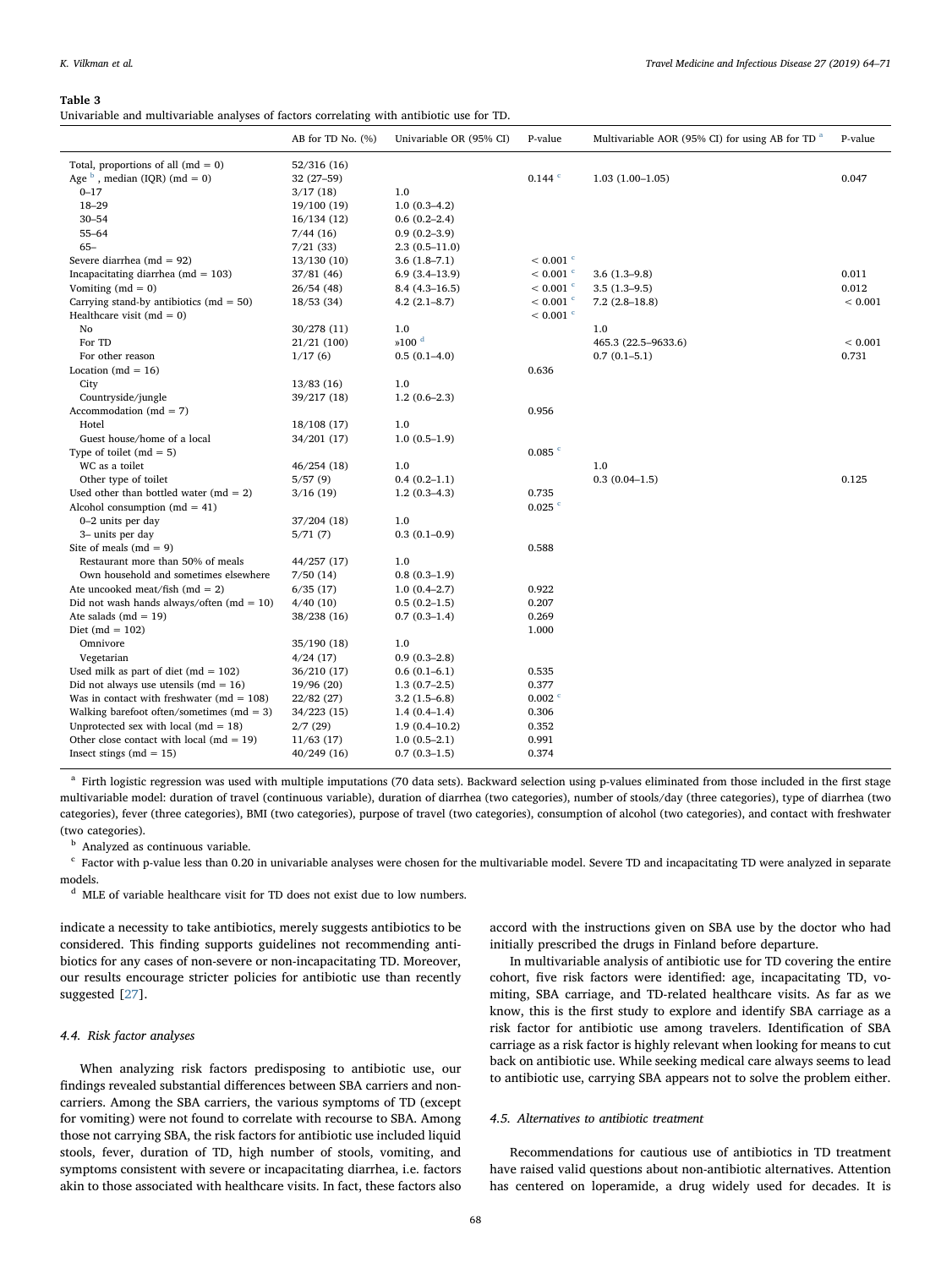<span id="page-5-0"></span>Univariable models on TD-related factors correlating with healthcare visit due to TD.

|                                | Healthcare visit due to TD |                            |              |  |  |
|--------------------------------|----------------------------|----------------------------|--------------|--|--|
|                                | No. (%)                    | OR (95% CI)                | P-value      |  |  |
| Total, proportions of all      | 21/315(7)                  |                            |              |  |  |
| Liquid stools                  | 18/173(10)                 | $7.3(1.7-32.1)$            | 0.002        |  |  |
| Loose stools                   | 10/197(5)                  | $0.5(0.2-1.3)$             | 0.133        |  |  |
| Slimy stools                   | 7/31(23)                   | $5.8(2.1 - 15.8)$          | 0.002        |  |  |
| Hemorrhagic stools             | 0/4(0)                     | $\kappa$ 1 <sup>a</sup>    | 1.000        |  |  |
| Fever plus TD                  | 14/61(23)                  | $10.5(4.0-27.4)$           | ${}< 0.001$  |  |  |
| Duration of TD, days           |                            |                            | 0.003        |  |  |
| $1 - 3$                        | 10/228(4)                  | 1.0                        |              |  |  |
| $>$ 3                          | 11/70(16)                  | $4.1(1.6-10.0)$            |              |  |  |
| Stools per day, median (IQR)   | $7.0(5.0-10.0)$            |                            | ${}_{0.001}$ |  |  |
| $0 - 2$                        | 0/57(0)                    | $\mathbf{u}$ <sup>1a</sup> |              |  |  |
| $3 - 5$                        | 6/106(6)                   | $0.2(0.1-0.7)$             |              |  |  |
| >6                             | 9/44(20)                   | 1.0                        |              |  |  |
| Vomiting                       | 12/54(22)                  | $8.0(3.2 - 20.2)$          | < 0.001      |  |  |
| Severity of TD                 |                            |                            | ${}< 0.001$  |  |  |
| Mild/moderate TD               | 2/137(1)                   | 1.0                        |              |  |  |
| Severe TD                      | 17/87 (20)                 | $16.4(3.7-73.0)$           |              |  |  |
| Incapacitation level of TD     |                            |                            | < 0.001      |  |  |
| Non-incapacitating TD          | 3/139(2)                   | 1.0                        |              |  |  |
| Incapacitating TD              | 16/73(22)                  | $12.7(3.6-45.4)$           |              |  |  |
| TD-related symptoms at arrival | 7/87(8)                    | $1.3(0.5-3.4)$             | 0.571        |  |  |
| <b>SBA</b>                     |                            |                            | 0.742        |  |  |
| Non-carriers                   | 13/212(6)                  | 1.0                        |              |  |  |
| Carriers                       | 2/53(4)                    | $0.6(0.1-2.7)$             |              |  |  |
|                                |                            |                            |              |  |  |

<span id="page-5-2"></span><sup>a</sup> MLE of variables hemorrhagic stools and 0–2 stools per day does not exist.

# <span id="page-5-1"></span>Table 5

Data on 21 travelers who contacted local healthcare because of TD.

effective for TD; in fact, comprehensive data that would show antibiotics given singly to be superior to loperamide has not been presented so far [\[28](#page-7-4)]. Taken singly, loperamide does not increase the risk of contracting ESBL-PE [[29\]](#page-7-5). Taken together with antibiotics, the drug has been found effective in treating TD [[30\]](#page-7-6), but the combination does predispose to MDR colonization [\[29](#page-7-5)]. Further, it should be noted that in our study 31% (98/316) of the travelers successfully treated their TD with only loperamide.

Racecadotril is efficacious for infectious diarrhea [[31](#page-7-7)[,32](#page-7-8)], yet studies among travelers are lacking. As regards probiotics, we found no data to support their use in treating TD.

# 4.6. Local healthcare abroad

Prescribing SBA has been justified as a means to prevent healthcareseeking abroad which is generally associated with polypharmacy [\[33](#page-7-9)]. Indeed, in our study all healthcare visits led to antibiotic treatment and half of them to polypharmacy. Our results suggest, however, that carrying SBA does not decrease the number of heath care visits, thus disputing the justification for prescribing SBA [\(Fig. 1\)](#page-2-1).

Future studies should address the impact of SBA on unwarranted use of antibiotics and rates of healthcare visits if the SBA is given with written, detailed instructions or the option of remote consultation to obtain accurate guidance. Another pertinent project might research into carrying non-antibiotic medication (loperamide, racecadotril) and written advice on antibiotic regimen and route of administration to be handed out to local practitioners, should care be sought.

| Destination in<br>subtropics            | Sex          | Severe/<br>incapacitating TD | Fever/<br>Vomiting |                          | Carried SBA Self-reported diagnosis             | Antimicrobial treatment                                            | Parenteral/no. of<br>regimens |
|-----------------------------------------|--------------|------------------------------|--------------------|--------------------------|-------------------------------------------------|--------------------------------------------------------------------|-------------------------------|
| Gambia                                  | F            | $Yes/-$                      | Yes/no             | No                       | TD, fever                                       | Ciprofloxacin                                                      | No/1                          |
| Gambia, Senegal                         | $\rm F$      | -/yes                        | No/yes             | No                       | Gastroenteritis                                 | Unknown antibiotic                                                 | No/1                          |
| Ghana, Benin                            | $\rm F$      | Yes/no                       | Yes/no             | No                       | TD, suspected malaria                           | Ciprofloxacin, ceftriaxone,<br>artemether/lumefantrine,<br>quinine | Yes/5                         |
| India                                   | F            | Yes/yes                      | Yes/yes            | No                       | Gastroenteritis, flu                            | Ciprofloxacin                                                      | No/1                          |
| India                                   | F            | Yes/yes                      | Yes/no             | No                       | <b>TD</b>                                       | Ofloxacin, tinidazole                                              | No/2                          |
| India                                   | F            | Yes/yes                      | Yes/yes            | No                       | Food poisoning                                  | Ofloxacin, two unknown<br>antibiotics                              | Yes/3                         |
| India                                   | F            | Yes/yes                      | Yes/yes            | Yes <sup>a</sup>         | Food poisoning                                  | Ciprofloxacin, tinidazole                                          | No/2                          |
| Indonesia                               | F            | Yes/no                       | Yes/yes            | -                        | TD, cystitis, otitis, pneumonia (in<br>Finland) | Unknown antibiotic                                                 | No/1                          |
| Indonesia, Singapore                    | М            | Yes/yes                      | Yes/no             | $\overline{\phantom{a}}$ | <b>TD</b>                                       | Ciprofloxacin                                                      | No/1                          |
| Indonesia, Singapore                    | F            | Yes/yes                      | Yes/yes            | No                       | Amebiasis                                       | Ciprofloxacin, metronidazole                                       | Yes/2                         |
| Mexico                                  | $\rm F$      | -/yes                        | No/yes             | No                       | <b>TD</b>                                       | Ciprofloxacin, ofloxacin                                           | No/2                          |
| Namibia. Swaziland                      | $\rm F$      | Yes/yes                      | Yes/yes            | No                       | Gastroenteritis                                 | Ciprofloxacin, amoxicillin                                         | No/2                          |
| Nigeria                                 | F            | No/yes                       | No/no              | No                       | TD, malaria                                     | Ciprofloxacin, metronidazole,<br>artemether/lumefantrine           | No/4                          |
| Peru                                    | $\rm F$      | No/yes                       | No/yes             | $\overline{\phantom{m}}$ | TD (salmonella $+$ giardia)                     | Ciprofloxacin, levofloxacin,<br>secnidazole, tinidazole            | No/4                          |
| Singapore, Malaysia,<br>Myanmar         | М            | Yes/yes                      | Yes/yes            | No                       | "I do not recall"                               | Ciprofloxacin, unknown<br>antibiotic x2                            | No/3                          |
| Tanzania                                | F            | Yes/yes                      | No/yes             | $\overline{\phantom{a}}$ | Gastroenteritis                                 | Ciprofloxacin                                                      | No/1                          |
| Tanzania                                | M            | $Yes/-$                      | Yes/yes            | Yes <sup>a</sup>         | Food poisoning                                  | Ciprofloxacin, mebendazole                                         | Yes/2                         |
| Thailand                                | M            | Yes/no                       | No/no              | ÷,                       | TD, external otitis                             | Unknown antibiotic                                                 | Yes/1                         |
| Thailand, Cambodia,<br>Vietnam          | M            | Yes/yes                      | Yes/no             | No                       | TD                                              | Ciprofloxacin, nifuroxazide                                        | No/2                          |
| Thailand, Laos,<br>Indonesia            | М            | Yes/yes                      | No/no              | No                       | TD                                              | Unknown antibiotic                                                 | No/1                          |
| Thailand, Laos,<br>Vietnam,<br>Cambodia | $\mathbf{M}$ | Yes/yes                      | Yes/no             | L.                       | Food poisoning (no rotavirus or<br>parasite)    | Ciprofloxacin                                                      | No/1                          |
| Summary                                 | F14/21       | 18/19 / 16/19                | 14/21 / 12/<br>21  | 2/15                     |                                                 |                                                                    | $5/21$ median 2               |

<span id="page-5-3"></span><sup>a</sup> Both (2/2) SBA carriers used it for TD.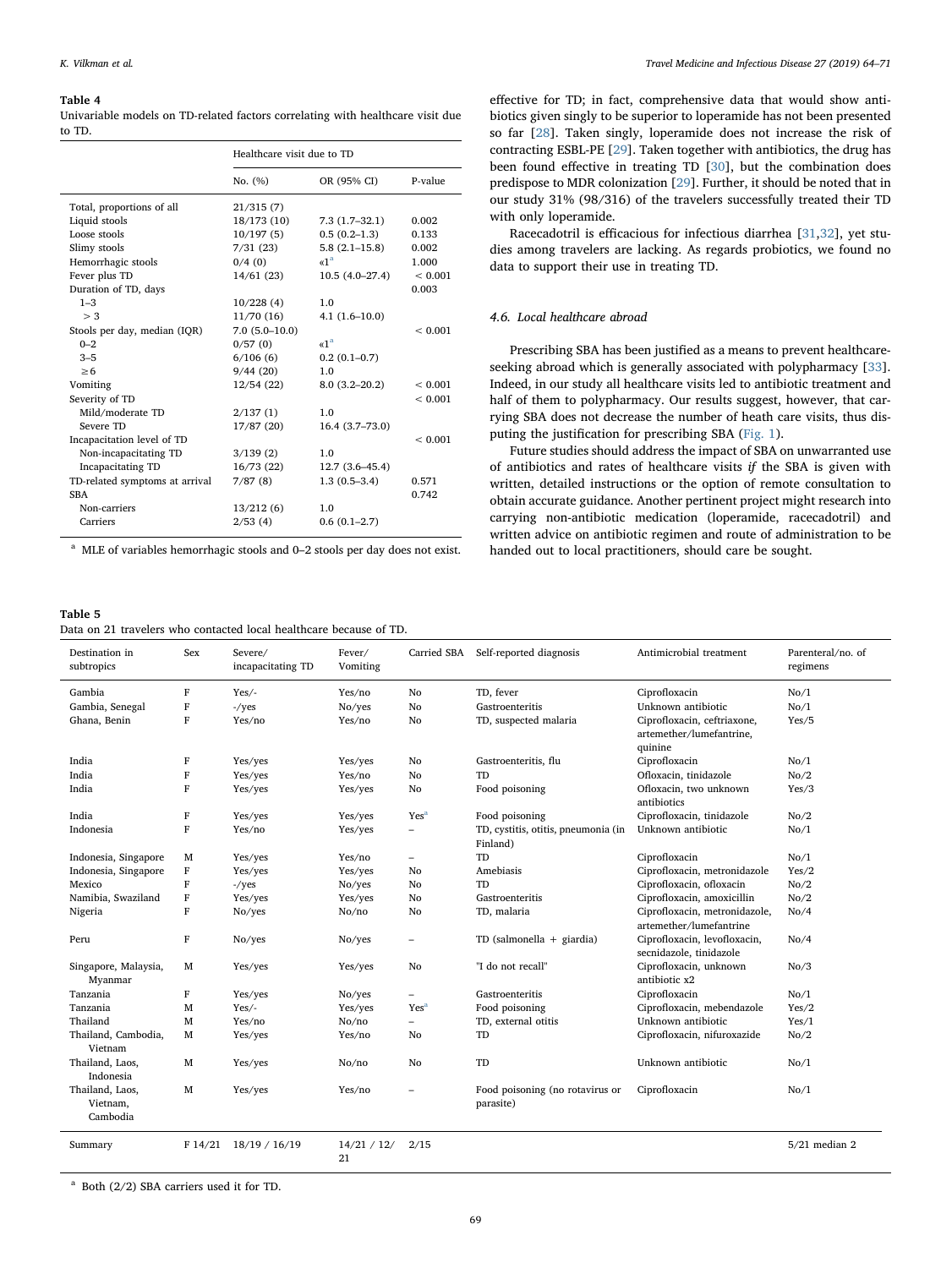# 4.7. Limitations

Some drawbacks of this study need to be addressed. First, the number of travelers and SBA carriers was limited, restricting the statistical power of some analyses. This may apply especially to healthcare visits. However, even if SBA would further decrease the initially low rates of healthcare visits reported in many studies (3%–10%) [[24](#page-7-0)[,26](#page-7-2)[,34](#page-7-10)–36], the increase caused by antibiotic use for non-severe diarrhea among SBA carriers would by far exceed the small benefit the decreased number of healthcare contacts might bring.

Second, the personalities of those carrying SBA may have had some impact on the outcome. SBA was prescribed probably mostly for those actively requesting; thus this group may have included overly concerned persons. However, such personality may not necessarily correlate with more liberal use of antibiotics, but instead, the travelers may simply wish to be well-prepared. In the present study, the SBA carrier and non-carrier groups were similar with regard to particulars, yet the former included more females, who might have been more eager to ask for prescriptions. It is noteworthy, however, that the rates of recourse to antibiotics did not differ between females and males in the SBA group. Moreover, the OR for SBA carriage as risk factor for antibiotic use was exceptionally high (OR 7.2, 95% CI 2.8–18.8), which makes it highly unlikely that a possible bias in the estimate would account for all of it.

#### 5. Conclusions

In our data, seeking medical care for TD while abroad led to antibiotic use without exception, and often to polypharmacy. However, carrying SBA appeared not to prevent medical visits either. On the contrary, it encouraged less cautious use of antibiotics. Not only did SBA carriers resort more to antibiotics, but the drugs were mostly taken for non-severe and non-incapacitating diarrhea. To cut back on unwarranted use of antibiotics for TD, new approaches need to be explored.

# Funding

This work was supported by a Finnish government subsidy for health science research [grant numbers TYH2012141, TYH 2013218, and TYH 2014216]; the SSAC Foundation [grant numbers SLS-504141 and SLS-693781]; and the Paulo Foundation. The funding sources had no involvement in study design, data collection, analysis, or interpretation, writing the manuscript, or the decision to submit the article for publication.

# Authors' contributions

Study concept and design: AK; acquisition of data: KV, SHP, AK; analysis of results: KV; interpretation of results: KV, AK; drafting of manuscript: KV, AK; critical comments on manuscript: SHP, TL; final approval of submitted version: KV, SHP, TL, AK.

# Potential conflicts of interest

KV, TL and SHP declare no conflicts of interest. AK received an honorary for lectures (Pfizer, MSD, Valneva, Immuron) and two investigator-initiated grants (Pfizer, Valneva), and on two occasions has consulted on an advisory board (Valneva); none of these are, however, relevant to the current manuscript.

#### Acknowledgements

We express our gratitude to the late Dr Jukka Riutta for recruiting the patients. We thank the nurses at the Travel Clinic of Aava Medical Centre for help in recruiting the volunteers, and the personnel of Helsinki University Hospital Laboratory for assistance with the

collection of questionnaires. Jukka Ollgren (National Institute for Health and Welfare, Helsinki, Finland) is acknowledged for advice in statistical analyses.

#### Appendix A. Supplementary data

Supplementary data related to this article can be found at  $\frac{http://dx.}{$  $\frac{http://dx.}{$  $\frac{http://dx.}{$ [doi.org/10.1016/j.tmaid.2018.06.007.](http://dx.doi.org/10.1016/j.tmaid.2018.06.007)

# References

- <span id="page-6-0"></span>[1] Hill DR. Occurrence and self-treatment of diarrhea in a large cohort of Americans traveling to developing countries. Am J Trop Med Hyg 2000;62:585–9. [http://dx.](http://dx.doi.org/10.4269/ajtmh.2000.62.585) [doi.org/10.4269/ajtmh.2000.62.585.](http://dx.doi.org/10.4269/ajtmh.2000.62.585)
- <span id="page-6-13"></span>[2] Steffen R, Hill DR, DuPont HL. Traveler's diarrhea. JAMA 2015;313:71. [http://dx.](http://dx.doi.org/10.1001/jama.2014.17006) [doi.org/10.1001/jama.2014.17006.](http://dx.doi.org/10.1001/jama.2014.17006)
- [3] [Siikamäki H, Kivelä P, Fotopoulos M, Ollgren J, Kantele A. Illness and injury of](http://refhub.elsevier.com/S1477-8939(18)30140-6/sref3) [travellers abroad: Finnish nationwide data from 2010 to 2012, with incidences in](http://refhub.elsevier.com/S1477-8939(18)30140-6/sref3) [various regions of the world. Euro Surveill 2015;20:15](http://refhub.elsevier.com/S1477-8939(18)30140-6/sref3)–26.
- <span id="page-6-10"></span>[4] Vilkman K, Pakkanen SH, Lääveri T, Siikamäki H, Kantele A. Travelers' health problems and behavior: prospective study with post-travel follow-up. BMC Infect Dis 2016;16:328. [http://dx.doi.org/10.1186/s12879-016-1682-0.](http://dx.doi.org/10.1186/s12879-016-1682-0)
- <span id="page-6-1"></span>[5] [Centers for Disease Control and Prevention. Health information for international](http://refhub.elsevier.com/S1477-8939(18)30140-6/sref5) [travel 2016. New York: Oxford University Press; 2016. p. 60](http://refhub.elsevier.com/S1477-8939(18)30140-6/sref5)–4.
- <span id="page-6-2"></span>[6] Dupont HL, Ericsson CD, Farthing MJG, Gorbach S, Pickering LK, Rombo L, et al. Expert review of the evidence base for prevention of travelers' diarrhea. J Trav Med 2009;16:149–60. [http://dx.doi.org/10.1111/j.1708-8305.2008.00299.x.](http://dx.doi.org/10.1111/j.1708-8305.2008.00299.x)
- <span id="page-6-3"></span>[7] Ng QX, Ho CYX, Shin D, Venkatanarayanan N, Chan HW. A meta-analysis of the use of rifaximin to prevent travellers' diarrhoea. J Trav Med 2017:24. [http://dx.doi.org/](http://dx.doi.org/10.1093/jtm/tax025) [10.1093/jtm/tax025.](http://dx.doi.org/10.1093/jtm/tax025)
- <span id="page-6-4"></span>[8] World Health Organization. Antimicrobial resistance: global report on surveillance. [http://apps.who.int/iris/bitstream/10665/112642/1/9789241564748\\_eng.pdf?](http://apps.who.int/iris/bitstream/10665/112642/1/9789241564748_eng.pdf?ua=1)  $ua=1$ ; 2014, Accessed date: 5 May 2018.
- [9] O'Neill J. The review on antimicrobial resistance. [https://amr-review.org/sites/](https://amr-review.org/sites/default/files/160525_Finalpaper_with%20cover.pdf)
- default/fi[les/160525\\_Finalpaper\\_with cover.pdf](https://amr-review.org/sites/default/files/160525_Finalpaper_with%20cover.pdf); 2016, Accessed date: 5 May 2018. [10] Keystone JS, Connor BA. Antibiotic self-treatment of travelers' diarrhea: it only gets worse!. Trav Med Infect Dis 2017;16:1–2. [http://dx.doi.org/10.1016/j.tmaid.2017.](http://dx.doi.org/10.1016/j.tmaid.2017.04.003) [04.003.](http://dx.doi.org/10.1016/j.tmaid.2017.04.003)
- <span id="page-6-5"></span>[11] Woerther P-L, Andremont A, Kantele A. Travel-acquired ESBL-producing Enterobacteriaceae: impact of colonization at individual and community level. J Trav Med 2017;24:S29–34. [http://dx.doi.org/10.1093/jtm/taw101.](http://dx.doi.org/10.1093/jtm/taw101)
- [12] Kantele A, Lääveri T, Mero S, Vilkman K, Pakkanen SH, Ollgren J, et al. Antimicrobials increase travelers' risk of colonization by extended-spectrum betalactamase-producing enterobacteriaceae. Clin Infect Dis 2015;60:837–46. [http://](http://dx.doi.org/10.1093/cid/ciu957) [dx.doi.org/10.1093/cid/ciu957.](http://dx.doi.org/10.1093/cid/ciu957)
- [13] Angelin M, Forsell J, Granlund M, Evengård B, Palmgren H, Johansson A. Risk factors for colonization with extended-spectrum beta-lactamase producing Enterobacteriaceae in healthcare students on clinical assignment abroad: a prospective study. Trav Med Infect Dis 2015;13:223–9. [http://dx.doi.org/10.1016/j.](http://dx.doi.org/10.1016/j.tmaid.2015.04.007) [tmaid.2015.04.007.](http://dx.doi.org/10.1016/j.tmaid.2015.04.007)
- [14] Ruppé E, Armand-Lefèvre L, Estellat C, Consigny PH, El Mniai A, Boussadia Y, et al. High rate of acquisition but short duration of carriage of multidrug-resistant enterobacteriaceae after travel to the tropics. Clin Infect Dis 2015;61:593–600. [http://](http://dx.doi.org/10.1093/cid/civ333) [dx.doi.org/10.1093/cid/civ333.](http://dx.doi.org/10.1093/cid/civ333)
- [15] Reuland EA, Sonder GJB, Stolte I, al Naiemi N, Koek A, Linde GB, et al. Travel to Asia and traveller's diarrhoea with antibiotic treatment are independent risk factors for acquiring ciprofloxacin-resistant and extended spectrum β-lactamase-producing Enterobacteriaceae—a prospective cohort study. Clin Microbiol Infect 2016;22:731. [http://dx.doi.org/10.1016/j.cmi.2016.05.003.](http://dx.doi.org/10.1016/j.cmi.2016.05.003) e1-731.e7.
- [16] Arcilla MS, van Hattem JM, Haverkate MR, Bootsma MCJ, van Genderen PJJ, Goorhuis A, et al. Import and spread of extended-spectrum β-lactamase-producing Enterobacteriaceae by international travellers (COMBAT study): a prospective, multicentre cohort study. Lancet Infect Dis 2017;17:78–85. [http://dx.doi.org/10.](http://dx.doi.org/10.1016/S1473-3099(16)30319-X) [1016/S1473-3099\(16\)30319-X.](http://dx.doi.org/10.1016/S1473-3099(16)30319-X)
- <span id="page-6-6"></span>[17] Kantele A, Mero S, Kirveskari J, Lääveri T. Fluoroquinolone antibiotic users select fluoroquinolone-resistant ESBL-producing Enterobacteriaceae (ESBL-PE) – data of a prospective traveller study. Trav Med Infect Dis 2017;16:23–30. [http://dx.doi.org/](http://dx.doi.org/10.1016/j.tmaid.2017.01.003) [10.1016/j.tmaid.2017.01.003.](http://dx.doi.org/10.1016/j.tmaid.2017.01.003)
- <span id="page-6-7"></span>[18] Centers for Disease Control and Prevention. Yellow Book: Travelers' Diarrhea. [https://wwwnc.cdc.gov/travel/yellowbook/2018/the-pre-travel-consultation/](https://wwwnc.cdc.gov/travel/yellowbook/2018/the-pre-travel-consultation/travelers-diarrhea) [travelers-diarrhea](https://wwwnc.cdc.gov/travel/yellowbook/2018/the-pre-travel-consultation/travelers-diarrhea); 2018, Accessed date: 5 May 2018.
- <span id="page-6-8"></span>[19] Fit for Travel. Travellers' Diarrhoea http://www.fi[tfortravel.nhs.uk/advice/disease](http://www.fitfortravel.nhs.uk/advice/disease-prevention-advice/travellers-diarrhoea.aspx)[prevention-advice/travellers-diarrhoea.aspx](http://www.fitfortravel.nhs.uk/advice/disease-prevention-advice/travellers-diarrhoea.aspx) (accessed May 5, 2018).
- <span id="page-6-9"></span>[20] Matkailijan terveysopas. Matkaripuli [http://www.terveyskirjasto.](http://www.terveyskirjasto.fi/terveyskirjasto/ktl.mat?p_artikkeli=mat00015)fi/ [terveyskirjasto/ktl.mat?p\\_artikkeli=mat00015](http://www.terveyskirjasto.fi/terveyskirjasto/ktl.mat?p_artikkeli=mat00015) (accessed May 5, 2018).
- <span id="page-6-11"></span>[21] World Health Organization. Diarrhoea <http://www.who.int/topics/diarrhoea/en/> (accessed May 5, 2018).
- <span id="page-6-12"></span>[22] United Nations. Standard country or area codes for statistical use (M49) [https://](https://unstats.un.org/unsd/methodology/m49/) [unstats.un.org/unsd/methodology/m49/\(](https://unstats.un.org/unsd/methodology/m49/)accessed May 5, 2018).
- <span id="page-6-14"></span>[23] Stoney RJ, Han PV, Barnett ED, Wilson ME, Jentes ES, Benoit CM, et al. Travelers' diarrhea and other gastrointestinal symptoms among boston-area international travelers. Am J Trop Med Hyg 2017;96:1388–93. [http://dx.doi.org/10.4269/ajtmh.](http://dx.doi.org/10.4269/ajtmh.16-0447)